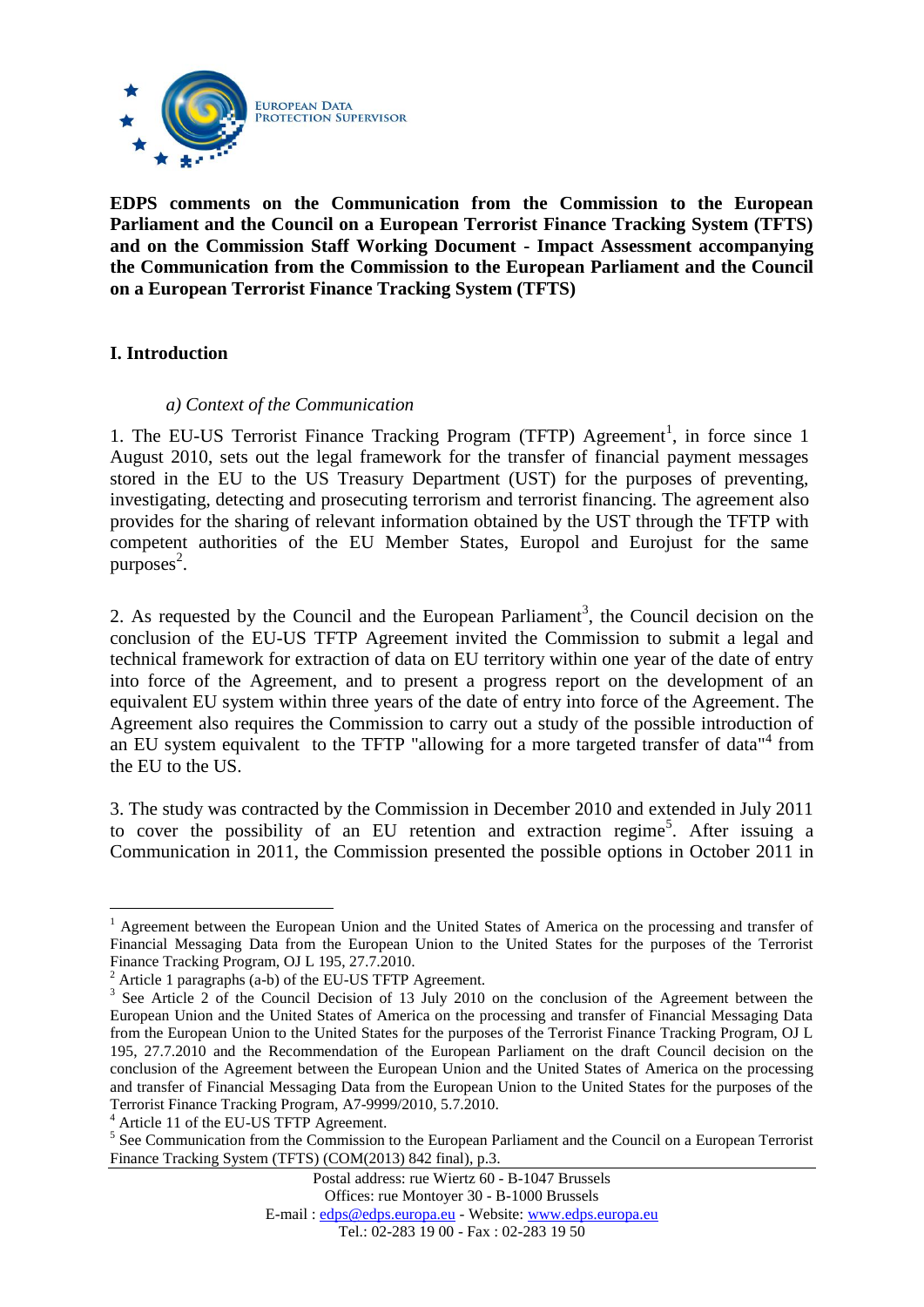the JHA Council and in the Civil Liberties Committee of the European Parliament.<sup>6</sup> Since the Member States and the European Parliament did not express a clear preference for any of the options, the Commission decided to look at all of them<sup>7</sup> in an impact assessment, which has been the basis for a new Communication.

# *b) Consultation of the EDPS*

4. The Communication from the Commission to the European Parliament and the Council on a European Terrorist Finance Tracking System (TFTS)<sup>8</sup> (hereinafter: "the Communication") was adopted on 27 November 2013. It was accompanied by the Commission Staff Working Document - Impact Assessment on European Terrorist Financing Tracking System (TFTS)<sup>9</sup> (hereinafter: "the Impact Assessment").

5. The EDPS had been previously consulted and used the opportunity to provide informal comments. The present comments aim at making our views publicly available.

## **II. General comments**

## *a) The scope of the analysis of the impact on fundamental rights*

6. The EDPS welcomes the analysis "of the principles of safeguarding fundamental rights, necessity, proportionality and cost-effectiveness"<sup>10</sup>. This analysis has been applied to the assessment of the policy options implying the creation of an EU TFTS or an EU framework for extraction of data on EU territory. In light of these principles, the Communication concludes that "the case to present at this stage a proposal for an EU TFTS is not clearly demonstrated".

7. The EDPS welcomes this conclusion and the reasoning leading to it. However, he regrets that the analysis of the principles mentioned above has not been sufficiently taken into consideration as regards the options involving the continuation, amendment or termination of the EU-US TFTP Agreement<sup>11</sup>. Such assessment is even more relevant in light of the judgment of the Court of Justice of 8 April 2014 on the data retention directive (Joined cases C-293/12 and C-594/12).

8. In addition, the EDPS regrets that the impact assessment<sup>12</sup> does not include a detailed analysis of options that due to a possible lack of political support, among other reasons, have been *a priori* discarded. In order to allow for a sufficiently informed decision-making, these options should have also been analysed (see further section III sub a below).

9. The request by the European Parliament and the Council of a study on a possible EU TFTS is directly related to the negotiation of the TFTP Agreement and to its expected impact on the rights to privacy and data protection of EU citizens. Therefore, any analysis of such impact as regards a similar system in the EU should also fully take into consideration the impact of the EU-US TFTP Agreement.

 $\overline{a}$ 

<sup>6</sup> *Idem.*

<sup>7</sup> *Idem.*

<sup>8</sup> COM(2013) 842 final.

<sup>&</sup>lt;sup>9</sup> SWD(2013) 488 final.

 $10$  See p. 4 of the Communication.

 $11$  OJ L 195, 27.7.2010, p. 3.

<sup>&</sup>lt;sup>12</sup> See p.23-26 of the Impact Assessment.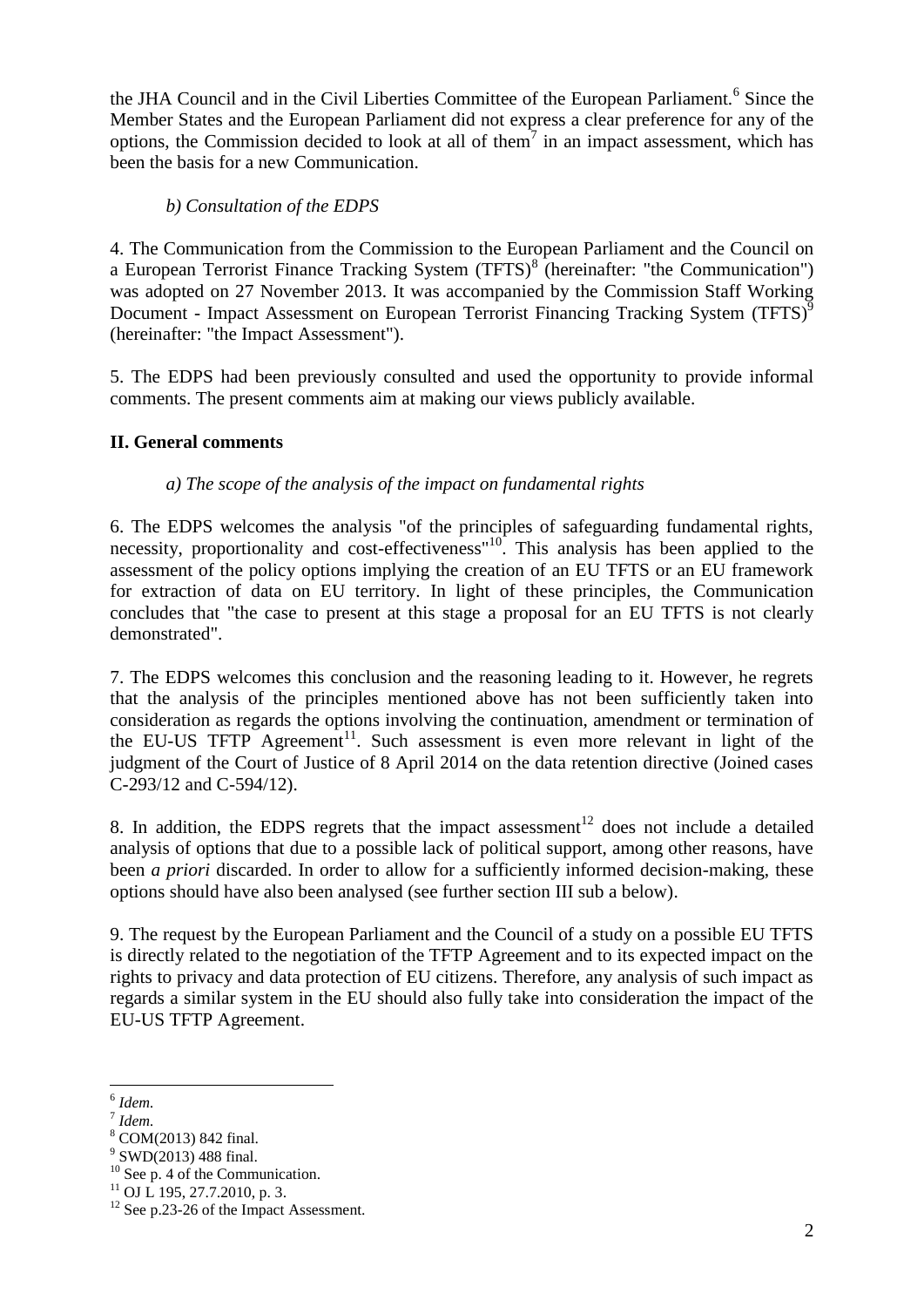### *b) The relevance of the reports of the Joint Supervisory Body of Europol*

10. The EDPS also regrets that the assessment of the options relating to the EU-US TFTP Agreement does not take into consideration the conclusions of the reports of the Joint Supervisory Body (JSB) of Europol on the inspections of the implementation of that Agreement.

11. The public version<sup>13</sup> of the last JSB reports confirms that under the EU-US TFTP Agreement, the US submits an average of one request per month, each covering a period of one month, and all having a similar geographical scope. The JSB concludes that if it is not possible to narrow the time frame or the geographical scope of the requests, this could indicate that it is not possible to fulfil all intended safeguards of Article 4 of the Agreement (see also section III sub c2 below). These considerations should have been integrated in the Communication and the Impact Assessment and analysed in light of "the principles of safeguarding fundamental rights, necessity, proportionality and cost-effectiveness" mentioned by the Communication.

### **III. Specific comments**

 $\overline{a}$ 

### *a) Discarded options A.2 and A.3*

12. The detailed analysis of impacts is limited to the "short listed options". This excludes the option called "status quo plus" (A.2), i.e., amending the EU-US TFTP Agreement and the "zero option" (A.3), i.e., terminating the current EU-US TFTP Agreement.

13. Option A.2 would provide for amendments to the Agreement in order to ensure a higher EU involvement in the TFTP*.* Some of the reasons to discard this option are the dependence on a third country's consent and the possible lack of political support at national and EU level. However, political support at EU level<sup>14</sup> and the willingness of a third country to provide consent may vary. Excluding this option *a priori* from the assessment may prevent legislators and policy makers from taking future political decisions on appropriately informed bases. This is also valid as regards option A.3, involving the termination of the EU-US TFTP Agreement.

14. The argument that option A.2 would not guarantee a positive impact on data protection and that it would imply high implementation costs is also questionable, as it will depend on how the Agreement is amended. Several sub-options should have been added and assessed in this regard, contemplating different possibilities to amend the EU-US TFTP Agreement.

15. As regards option A.3, the Impact Assessment states that the fact that intra-European zone data would be excluded would make the system "even less adapted to EU intelligence" needs and would thus "considerably worsen the current situation". This statement should be carefully evaluated taking also into consideration the impact of the EU-US TFTP Agreement (and the potential impact of its termination) on the fundamental rights to privacy and data protection, as well as its necessity and proportionality as regards the prevention of terrorist offences in the EU.

<sup>&</sup>lt;sup>13</sup> The JSB final reports are classified as EU SECRET. The public versions are available on [http://europoljsb.consilium.europa.eu/reports/inspection-report.aspx?lang=en.](http://europoljsb.consilium.europa.eu/reports/inspection-report.aspx?lang=en)

<sup>&</sup>lt;sup>14</sup> See for example the European Parliament resolution of 23 October 2013 on the suspension of the TFTP agreement as a result of US National Security Agency surveillance.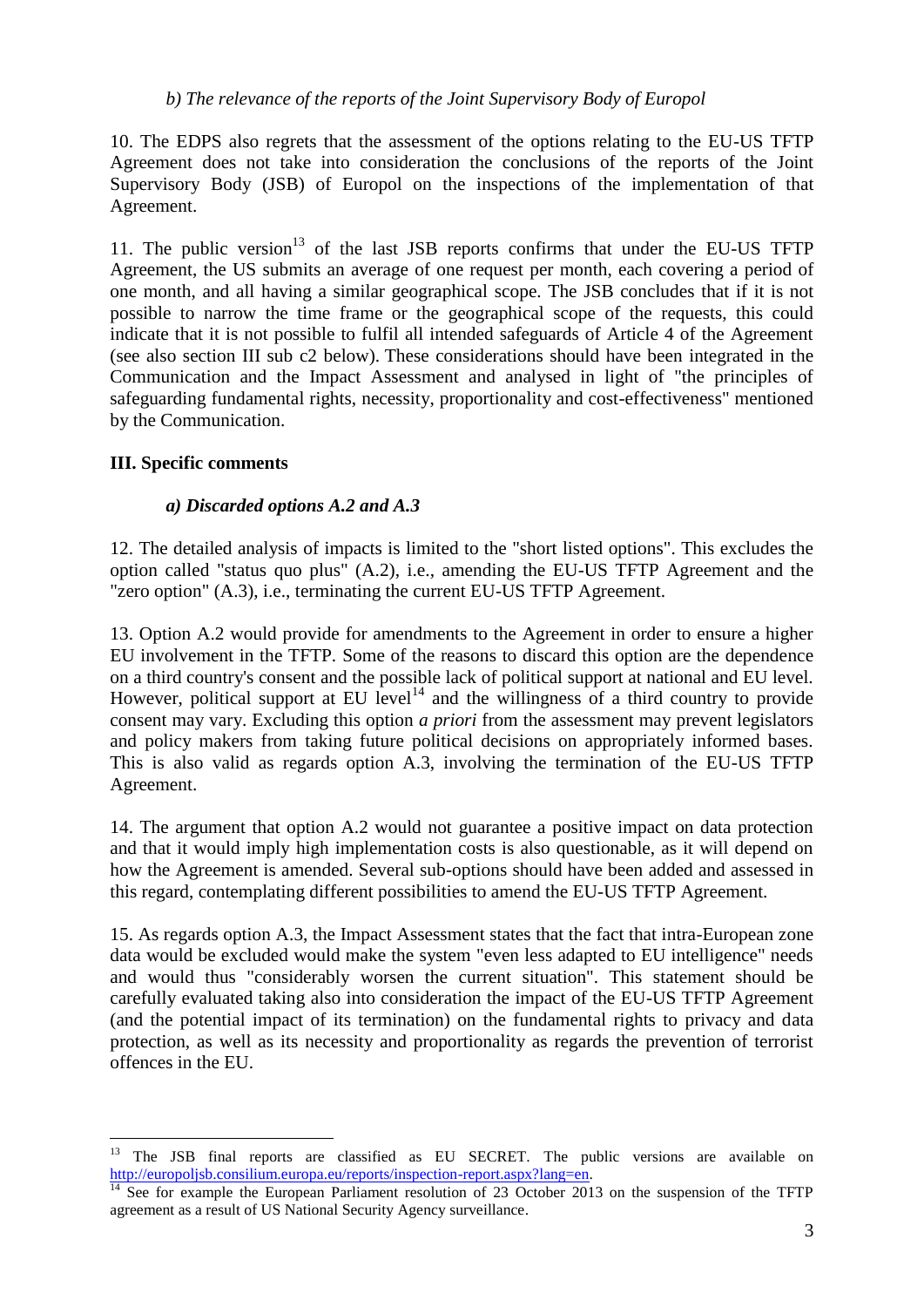## *b) Options B*

16. Options B relate to an EU TFTS or an extraction framework on EU territory. They include a centralised system at EU level (B.1), a decentralised system at Member states level (B.2) and hybrid systems (B.3).

## *b1) Impact on fundamental rights, necessity and proportionality*

17. As stated above, the EDPS supports the analysis provided in point 2.1 of the Communication of "the principles of safeguarding fundamental rights, necessity, proportionality and cost-effectiveness" as regards the TFTS. The same analysis should be applied to the assessment of options A (see sub a above and sub c below).

18. Point 3.1 of the Communication states that "the extraction of the data on European soil instead of in the US would not guarantee better protection of personal data per se<sup>"15</sup>. This general statement should be nuanced. Under the same conditions of protection, the sole fact that the system is established in the EU would for example allow for direct supervision by EU Data Protection Authorities or the EDPS and ease access to appropriate administrative and judicial redress. Moreover, in its judgment on the data retention directive mentioned above in point 7 the CJEU stresses the fact that where there is no possibility of effective control by an independent authority - and therefore, no possibility to check compliance with the requirements of protection and security - personal data should not be retained regardless of the territory, be it Europe or elsewhere. Also for this reason, the establishment of an equivalent system to the TFTS system on European grounds should be considered as an important factor in the assessment of the necessity and the proportionality of the measure.

## *b2) Scope of the requests*

19. The Communication also states that "under the EU-US TFTP Agreement the US does not have access to all data of the Designated Provider but only to the sets of data it requested and approved by Europol on the basis of past and current terrorism risk analyses<sup>"16</sup>. It further states that "unless a similar mechanism of initial narrowing of data requests is put in place, allowing direct searches to be run on all data of the Designated Provider would further increase the data exposure and the impact on data protection rights".  $^{17}$ 

20. However, it is questionable whether requests conducted under the EU-US TFTP Agreement are actually "initially narrowed" (see below) in view of the technical limitations and security restrictions acknowledged by the Communication as regards the Designated Provider.<sup>18</sup>

## *c) Option A.1 keeping the status quo: the continuation of the TFTP*

## *c1) Necessity and proportionality*

21. The Impact Assessment states that the EU-US TFTP Agreement, "as confirmed by the two reviews", is "a valuable instrument" for EU-US cooperation in the fight against terrorism and

 $\overline{a}$  $15$  See p. 9.

<sup>&</sup>lt;sup>16</sup> See p.10. This text should probably read: "... and that were approved by Europol".

<sup>17</sup> *Idem.*

<sup>18</sup> *Idem.*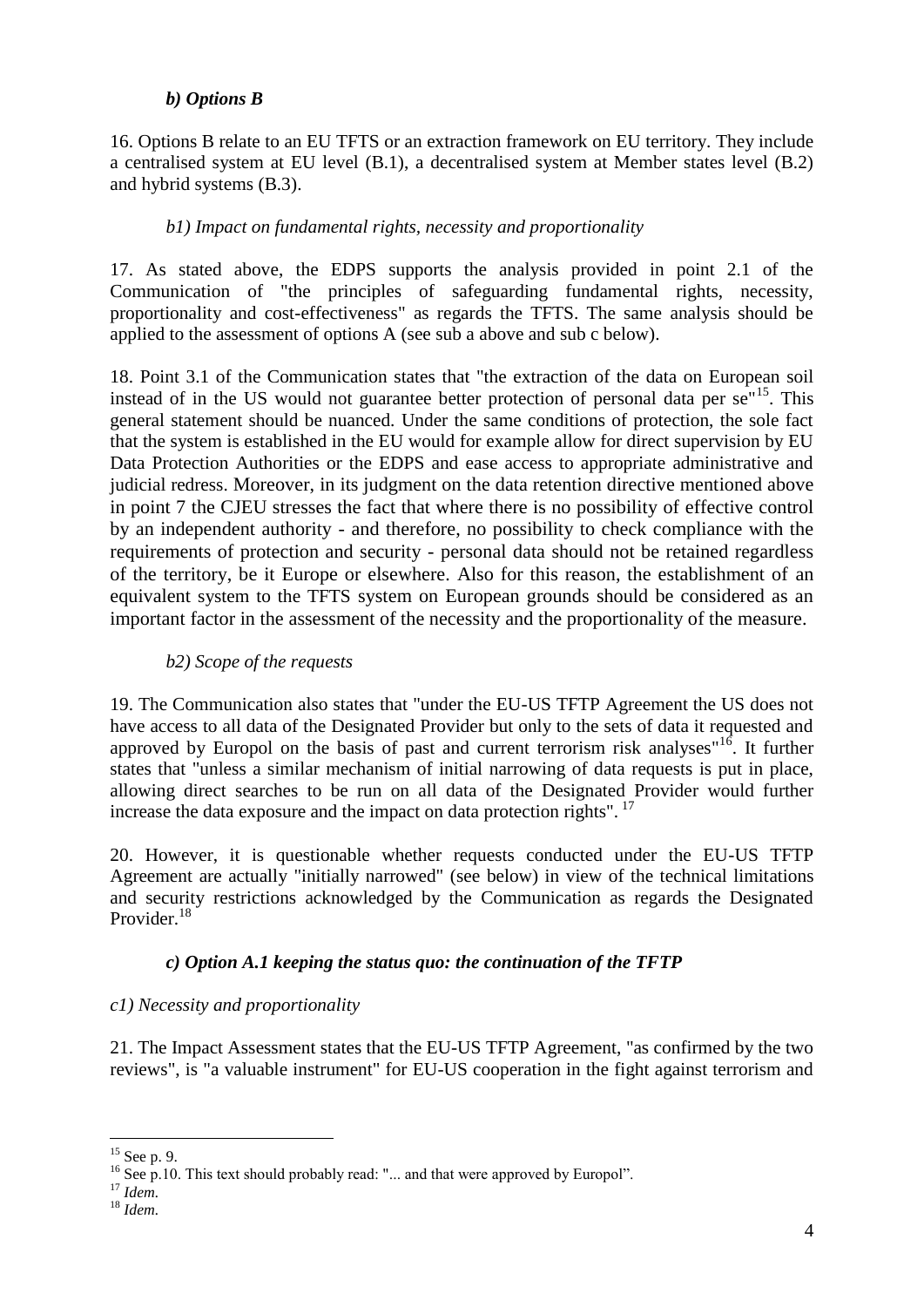that "it also has turned out to increasingly serve EU security needs by enhancing reciprocity"<sup>19</sup>.

22. However, as stated in the Communication<sup>20</sup>, limitations on the exercise of the rights and freedoms recognised by the EU Charter of Fundamental Rights are only allowed if, subject to the principle of proportionality, they are necessary and genuinely meet objectives of general interest recognised by the Union or the need to protect the rights and freedoms of others. Therefore, the Impact Assessment should not only assess whether the Agreement is valuable but also whether it is necessary and proportionate. This analysis should clearly focus on EU security needs, rather than on US ones.

23. In addition, account should be taken of the recent revelations on large-scale US intelligence collection programmes, which include allegations that the PNR agreement and the TFTP agreement may have been breached<sup>21</sup>. While, according to the Commission, there is no evidence of such breach, the EDPS is not aware of any investigation being conducted specifically in relation with the allegations. $^{22}$ 

## *c2) Scope of the requests*

24. The Communication states that "Europol verifies that the requests for data received from the US are in conformity with the Agreement and, in particular, that they are as narrowly tailored as possible in order to minimize the volume of data that is transferred"<sup>23</sup>.

25. Article 4 of the EU-US TFTP Agreement provides that the US Treasury Department can request data from designated providers<sup>24</sup> and that it has to simultaneously provide a copy of the request to Europol<sup>25</sup>. After Europol receives the copy of the request it shall urgently verify whether the request complies with the requirements of Article  $4(2)^{26}$ . This includes checking whether the request clearly substantiated the necessity of the data<sup>27</sup> and if the request was tailored as narrowly as possible in order to minimise the amount of data requested $^{28}$ .

26. However, the Communication puts into question the technical feasibility of narrow requests in its analysis of a possible EU TFTS or EU extraction framework<sup>29</sup>. This issue has also been raised by Europol's Joint Supervisory Body (JSB) in its second and third inspections of the implementation of the TFTP Agreement<sup>30</sup>.

 $\overline{a}$ 

 $19$  See p. 25.

 $20$  See p. 4.

<sup>&</sup>lt;sup>21</sup> See the Communication from the Commission to the European Parliament and the Council on "Rebuilding Trust in EU-US Data Flows".

 $22$  The above mentioned Communication states that neither the joint review of the implementation of the PNR Agreement nor the formal consultations opened by the Commission on the TFTP Agreement "revealed any elements proving a breach of these agreements", and that the US have provided written assurance that no direct data collection has taken place contrary to the provisions of the TFTP Agreement.

 $23$  See p. 7.

<sup>&</sup>lt;sup>24</sup> For the list of designated providers see the Annex of the TFTP Agreement. Currently the Society for Worldwide Interbank Financial Telecommunication (SWIFT) is the only designated provider and as Article 3 of the TFTP Agreement provides, any amendments to the Annex will be published in the Official Journal of the European Union.

<sup>&</sup>lt;sup>25</sup> See Article 4(3) of the TFTP Agreement.

<sup>&</sup>lt;sup>26</sup> Article 4(4) of the TFTP Agreement.

<sup>&</sup>lt;sup>27</sup> Article 4(2) (b) of the TFTP Agreement.

<sup>&</sup>lt;sup>28</sup> Article  $4(2)$  (c) of the TFTP Agreement.

<sup>29</sup> *Idem.*

<sup>&</sup>lt;sup>30</sup> Public versions of the reports are available on [http://europoljsb.consilium.europa.eu/reports/inspection](http://europoljsb.consilium.europa.eu/reports/inspection-report.aspx?lang=en)[report.aspx?lang=en.](http://europoljsb.consilium.europa.eu/reports/inspection-report.aspx?lang=en)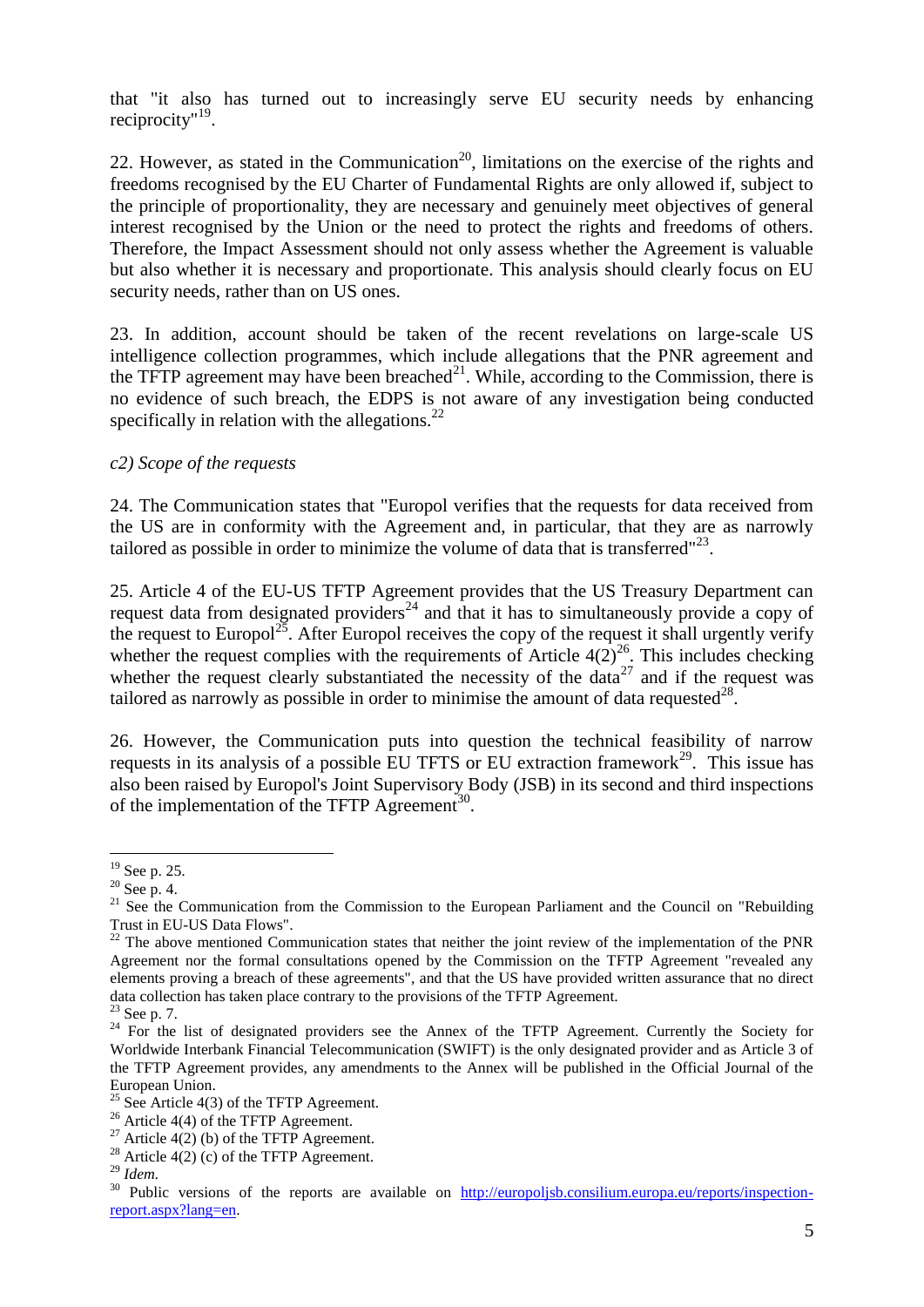27. Even if it did not have access to information on the amount of data transferred, the JSB found that Europol receives on average one request per month, each of them covering a period of one month and having a similar geographical scope. The JSB concluded in its second report that if narrowing the requests' time frame or excluding data relating to certain countries/territories is actually "impracticable due to the nature of the programme", it might be impossible to fulfil Article 4 of the Agreement. In its third inspection report, the JSB reiterates that "in view of the nature of the TFTP and the scope of the agreement there is massive, regular data transfer from the EU to the US".

28. In this regard, the EDPS notes that "the principles of safeguarding fundamental rights, necessity, proportionality and cost-effectiveness" should not only apply to the further processing of the data by US authorities, but also to its initial collection or transfer from the Designated Providers.

29. Therefore, the EDPS questions the conclusion in point 3.1 of the Communication that a framework for extraction of data on EU territory would increase the (negative) impact on data protection rights with respect to the status quo option unless a mechanism of initial narrowing similar to the one provided by the TFTP Agreement is put in place.

### *c3) Verification of the requests*

30. As mentioned above, the Communication states that the Agreement "regulates thoroughly the process of requesting the data by the US authorities. Europol verifies that the requests for data received from the US are in conformity with the Agreement and, in particular, that they are as narrowly tailored as possible in order to minimize the volume of data that is transferred."

31. As previously stated by the EDPS and the Article 29 Working Party, verification by Europol should not be considered as a sufficient safeguard, as this task should be carried out by a judicial authority. The independence of verifications could be introduced in options B and could also be considered in relation with option A.2, as advised by the 2010 Commission proposal for a mandate<sup>31</sup> and as requested by the European Parliament.

## *c4) Access to effective judicial and administrative redress*

32. The Communication states that "the Agreement provides for persons, regardless of nationality or country of residence, to have available under US law a process for seeking judicial redress from an adverse administrative action".<sup>32</sup>

33. However, the Article 29 Working Party has noted that access and redress are limited to socalled "extracted" data, which might exclude data requested by the US but not further subject to individual searches. It has also noted that the security exception makes it unlikely that data subjects could actually receive confirmation of the processing of their data under the Agreement<sup>33</sup>.

 $\overline{a}$ 

<sup>&</sup>lt;sup>31</sup> EU-US data protection agreement negotiations: frequently asked questions European Commission -MEMO/10/216 26/05/2010.

<sup>32</sup> See p. 9.

<sup>&</sup>lt;sup>33</sup> See Article 29 Working Party letters of 7 June 2011 to the US Treasury and of 29 September 2011 to Commissioner Malmström.